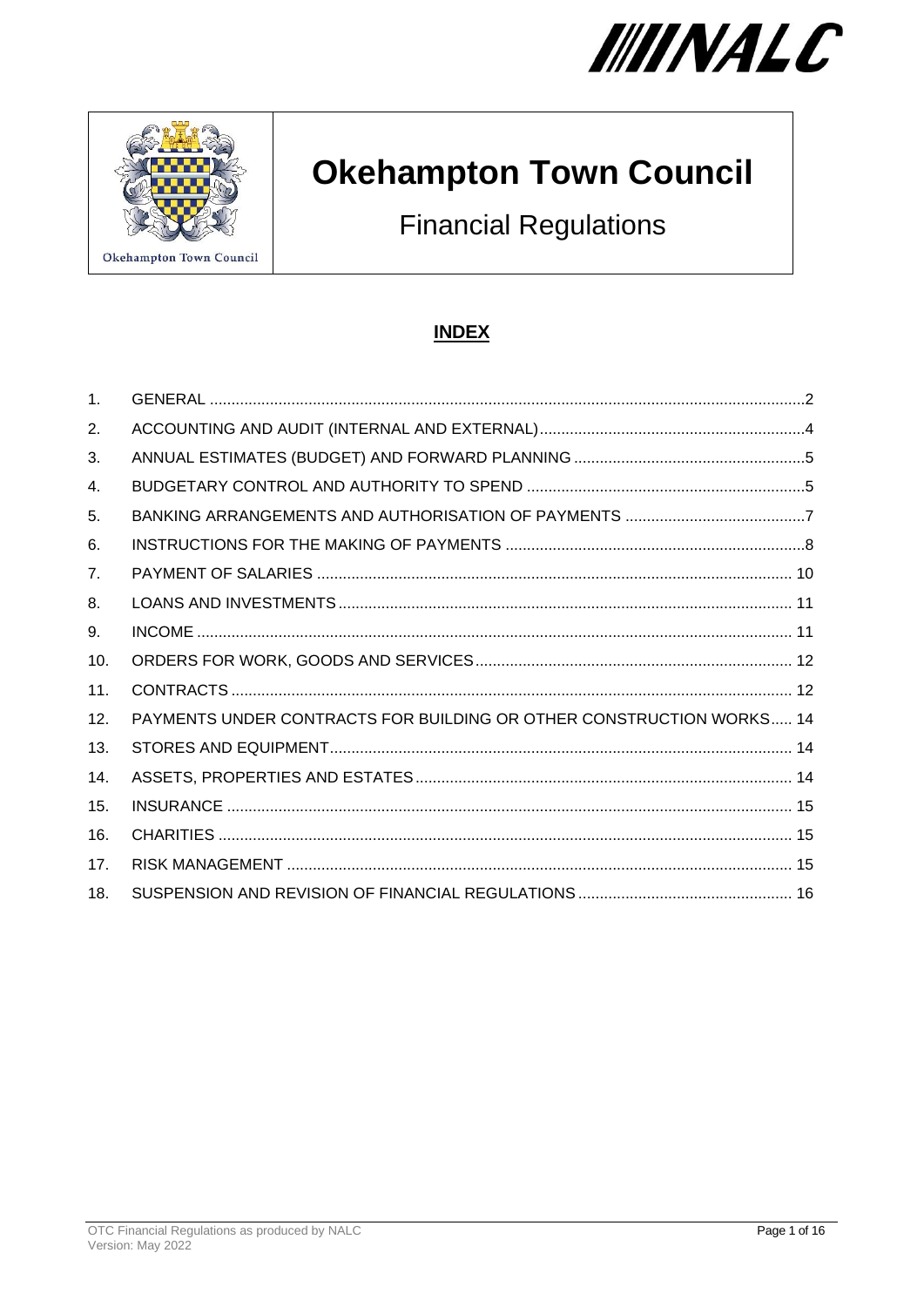# <span id="page-1-0"></span>**1. GENERAL**

- 1.1. These financial regulations govern the conduct of financial management by the council and may only be amended or varied by resolution of the council. Financial regulations are one of the council's three governing policy documents providing procedural guidance for members and officers. Financial regulations must be observed in conjunction with the council's standing orders<sup>1</sup> and any individual financial regulations relating to contracts.
- 1.2. The council is responsible in law for ensuring that its financial management is adequate and effective, and that the council has a sound system of internal control which facilitates the effective exercise of the council's functions, including arrangements for the management of risk.
- 1.3. The council's accounting control systems must include measures:
	- for the timely production of accounts;
	- that provide for the safe and efficient safeguarding of public money;
	- to prevent and detect inaccuracy and fraud; and
	- identifying the duties of officers.
- 1.4. These financial regulations demonstrate how the council meets these responsibilities and requirements.
- 1.5. At least once a year, prior to approving the Annual Governance Statement, the council must review the effectiveness of its system of internal control which shall be in accordance with proper practices.
- 1.6. Deliberate or wilful breach of these Regulations by an employee may give rise to disciplinary proceedings.
- 1.7. Members of Council are expected to follow the instructions within these Regulations and not to entice employees to breach them. Failure to follow instructions within these Regulations brings the office of councillor into disrepute.
- 1.8. The Responsible Financial Officer (RFO) holds a statutory office to be appointed by the council. The Clerk has been appointed as RFO for this council and these regulations will apply accordingly.
- 1.9. The RFO;
	- acts under the policy direction of the council;
	- administers the council's financial affairs in accordance with all Acts, Regulations and proper practices;
	- determines on behalf of the council its accounting records and accounting control systems;
	- ensures the accounting control systems are observed;

<sup>1</sup> Model standing orders for councils are available in Local Councils Explained © 2013 National Association of Local Councils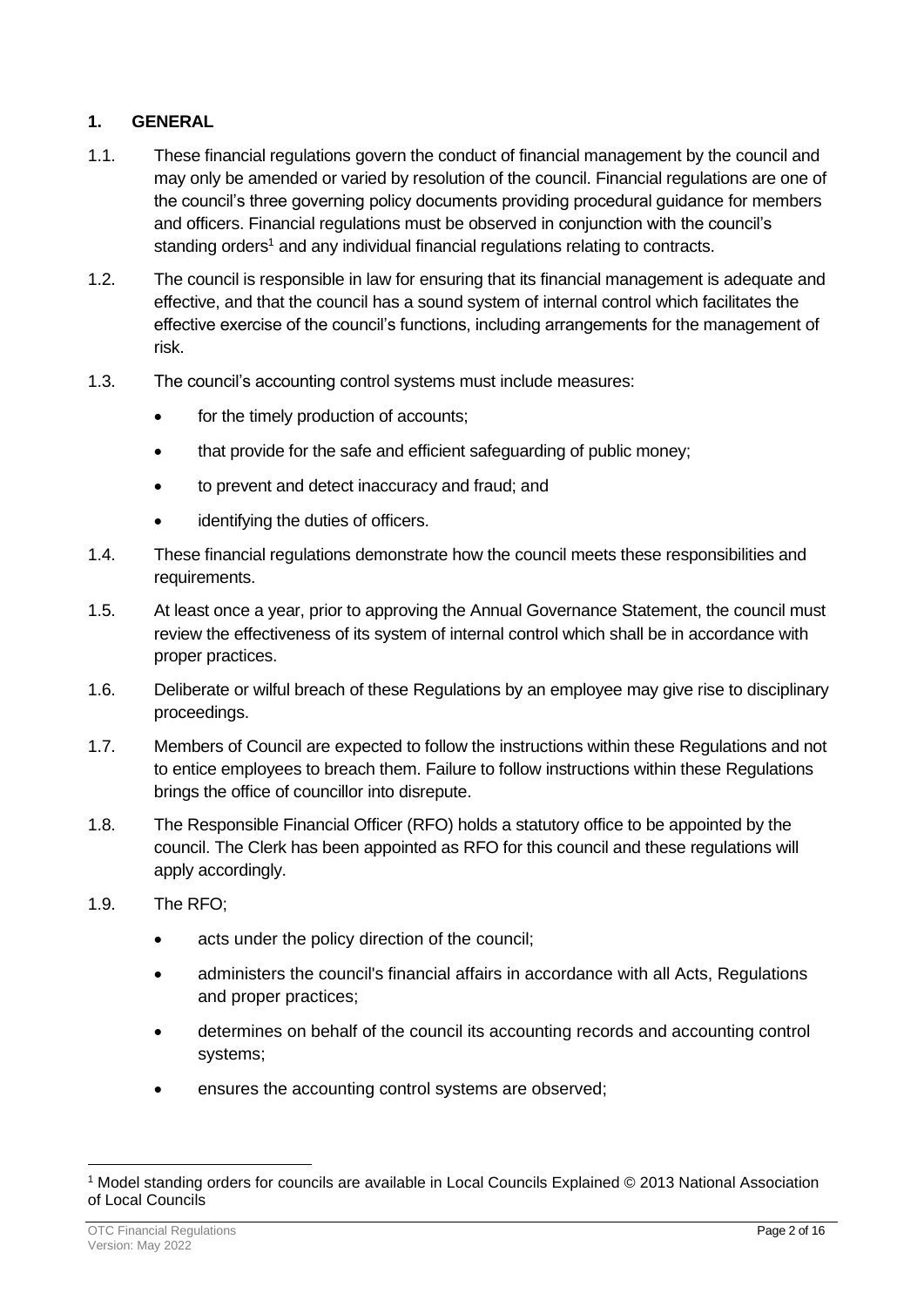- maintains the accounting records of the council up to date in accordance with proper practices;
- assists the council to secure economy, efficiency and effectiveness in the use of its resources; and
- produces financial management information as required by the council.
- 1.10. The accounting records determined by the RFO shall be sufficient to show and explain the council's transactions and to enable the RFO to ensure that any income and expenditure account and statement of balances, or record of receipts and payments and additional information, as the case may be, or management information prepared for the council from time to time comply with the Accounts and Audit Regulations.
- 1.11. The accounting records determined by the RFO shall in particular contain:
	- entries from day to day of all sums of money received and expended by the council and the matters to which the income and expenditure or receipts and payments account relate;
	- a record of the assets and liabilities of the council; and
	- wherever relevant, a record of the council's income and expenditure in relation to claims made, or to be made, for any contribution, grant or subsidy.
- 1.12. The accounting control systems determined by the RFO shall include:
	- procedures to ensure that the financial transactions of the council are recorded as soon as reasonably practicable and as accurately and reasonably as possible;
	- procedures to enable the prevention and detection of inaccuracies and fraud and the ability to reconstruct any lost records;
	- identification of the duties of officers dealing with financial transactions and division of responsibilities of those officers in relation to significant transactions;
	- procedures to ensure that uncollectable amounts, including any bad debts are not submitted to the council for approval to be written off except with the approval of the RFO and that the approvals are shown in the accounting records; and
	- measures to ensure that risk is properly managed.
- 1.13. The council is not empowered by these Regulations or otherwise to delegate certain specified decisions. In particular any decision regarding:
	- setting the final budget or the precept (council tax requirement);
	- approving accounting statements;
	- approving an annual governance statement;
	- borrowing;
	- writing off bad debts;
	- declaring eligibility for the General Power of Competence; and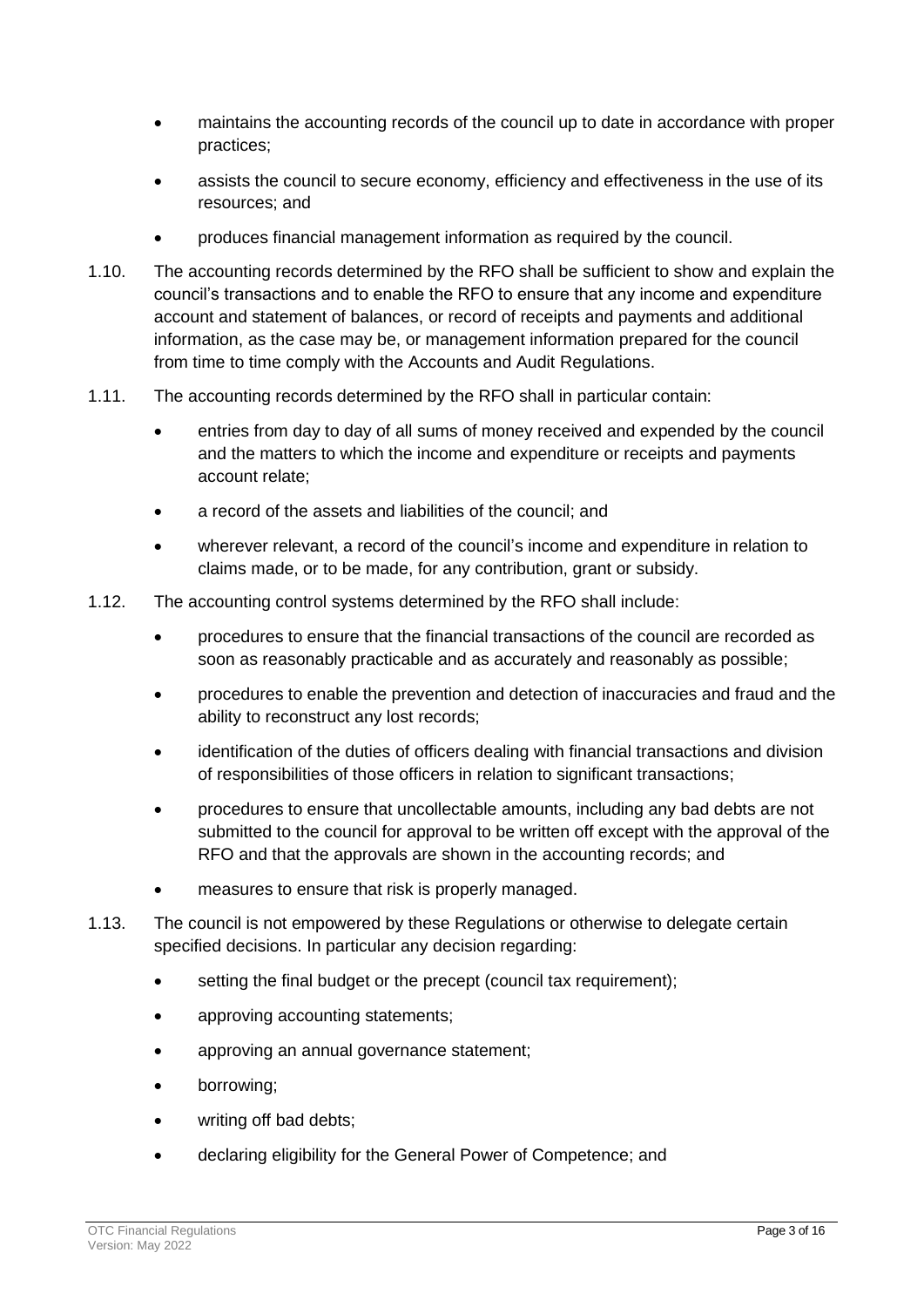- addressing recommendations in any report from the internal or external auditors, shall be a matter for the full council only.
- 1.14. In addition, the council must:
	- determine and keep under regular review the bank mandate for all council bank accounts;
	- approve any grant or a single commitment in excess of £5,000; and
	- in respect of the annual salary for any employee have regard to recommendations about annual salaries of employees made by the relevant committee in accordance with its terms of reference.
- 1.15. In these financial regulations, references to the Accounts and Audit Regulations or 'the regulations' shall mean the regulations issued under the provisions of section 27 of the Audit Commission Act 1998, or any superseding legislation, and then in force unless otherwise specified.

In these financial regulations the term 'proper practice' or 'proper practices' shall refer to guidance issued in *Governance and Accountability for Local Councils - a Practitioners' Guide (England)* issued by the Joint Practitioners Advisory Group (JPAG), available from the websites of NALC and the Society for Local Council Clerks (SLCC).

# <span id="page-3-0"></span>**2. ACCOUNTING AND AUDIT (INTERNAL AND EXTERNAL)**

- 2.1. All accounting procedures and financial records of the council shall be determined by the RFO in accordance with the Accounts and Audit Regulations, appropriate guidance and proper practices.
- 2.2. On a regular basis, at least once in each quarter, and at each financial year end, a member other than the Chairman shall be appointed to verify bank reconciliations (for all accounts) produced by the RFO. The member shall sign the reconciliations and the original bank statements (or similar document) as evidence of verification. This activity shall on conclusion be reported, including any exceptions, to and noted by the council Policy & Resources Committee. Verification of payments made by online banking and Lloyds Debit Card transactions will be undertaken in conjunction with checks of the bank reconciliations by the same member.
- 2.3. The RFO shall complete the annual statement of accounts, annual report, and any related documents of the council contained in the Annual Return (as specified in proper practices) as soon as practicable after the end of the financial year and having certified the accounts shall submit them and report thereon to the council within the timescales set by the Accounts and Audit Regulations.
- 2.4. The council shall ensure that there is an adequate and effective system of internal audit of its accounting records, and of its system of internal control in accordance with proper practices. Any officer or member of the council shall make available such documents and records as appear to the council to be necessary for the purpose of the audit and shall, as directed by the council, supply the RFO, internal auditor, or external auditor with such information and explanation as the council considers necessary for that purpose.
- 2.5. The internal auditor shall be appointed by and shall carry out the work in relation to internal controls required by the council in accordance with proper practices.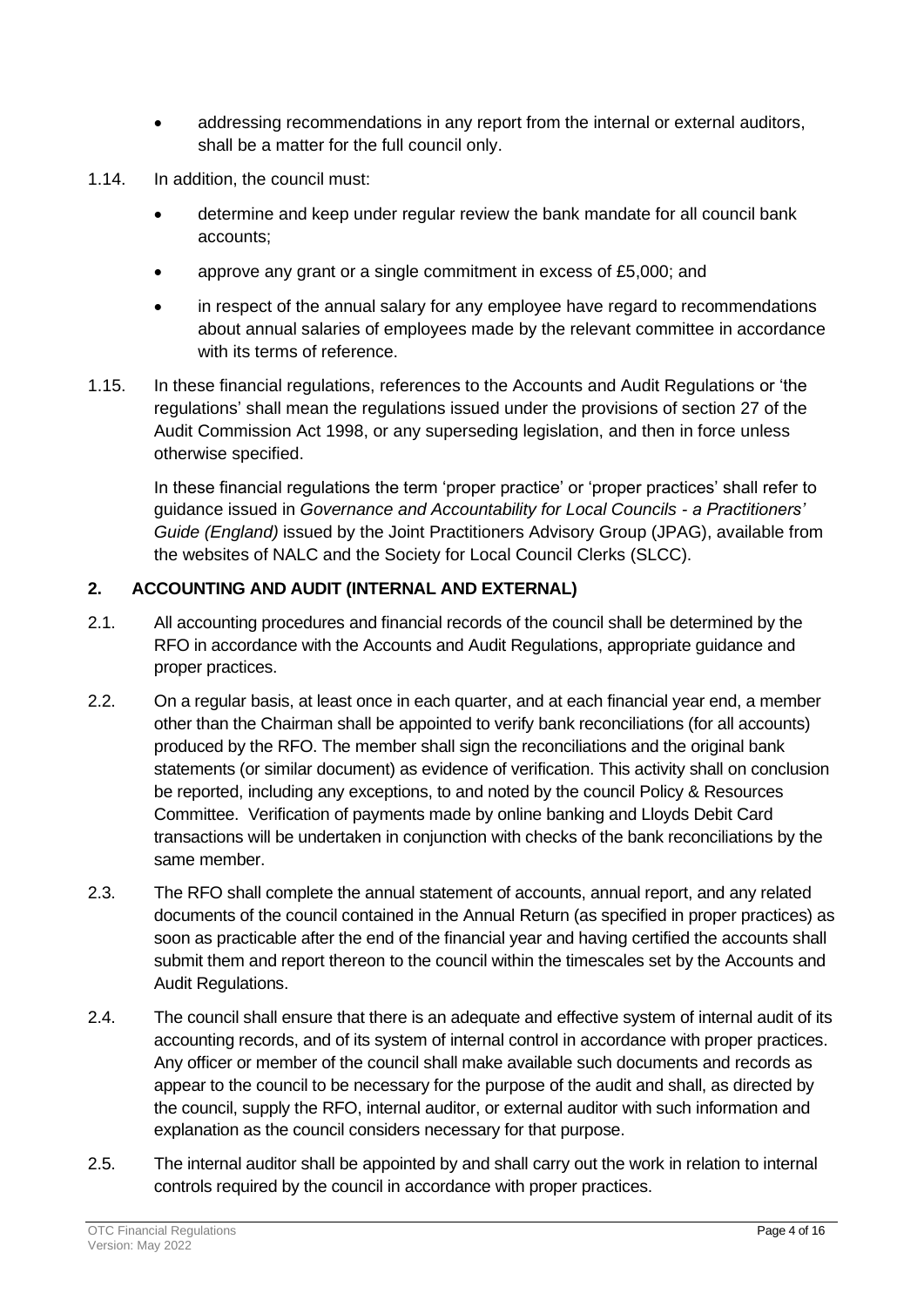- 2.6. The internal auditor shall:
	- be competent and independent of the financial operations of the council;
	- report to council in writing, or in person, on a regular basis with a minimum of one annual written report during each financial year;
	- to demonstrate competence, objectivity and independence, be free from any actual or perceived conflicts of interest, including those arising from family relationships; and
	- have no involvement in the financial decision making, management or control of the council.
- 2.7. Internal or external auditors may not under any circumstances:
	- perform any operational duties for the council;
	- initiate or approve accounting transactions; or
	- direct the activities of any council employee, except to the extent that such employees have been appropriately assigned to assist the internal auditor.
- 2.8. For the avoidance of doubt, in relation to internal audit the terms 'independent' and 'independence' shall have the same meaning as is described in proper practices.
- 2.9. The RFO shall make arrangements for the exercise of electors' rights in relation to the accounts including the opportunity to inspect the accounts, books, and vouchers and display or publish any notices and statements of account required by Audit Commission Act 1998, or any superseding legislation, and the Accounts and Audit Regulations.
- 2.10. The RFO shall, without undue delay, bring to the attention of all councillors any correspondence or report from internal or external auditors.

# <span id="page-4-0"></span>**3. ANNUAL ESTIMATES (BUDGET) AND FORWARD PLANNING**

- 3.1. The RFO must each year, by no later than December, prepare detailed estimates of all receipts and payments including the use of reserves and all sources of funding for the following financial year in the form of a budget to be considered by the relevant committees and the council.
- 3.2. The council shall consider annual budget proposals in relation to the council's three year forecast of revenue and capital receipts and payments including recommendations for the use of reserves and sources of funding and update the forecast accordingly.
- 3.3. The council shall fix the precept (council tax requirement), and relevant basic amount of council tax to be levied for the ensuing financial year not later than by the end of January each year. The RFO shall issue the precept to the billing authority and shall supply each member with a copy of the approved annual budget.
- 3.4. The approved annual budget shall form the basis of financial control for the ensuing year.

# <span id="page-4-1"></span>**4. BUDGETARY CONTROL AND AUTHORITY TO SPEND**

4.1. Expenditure on revenue items may be authorised up to the amounts included for that class of expenditure in the approved budget. This authority is to be determined by: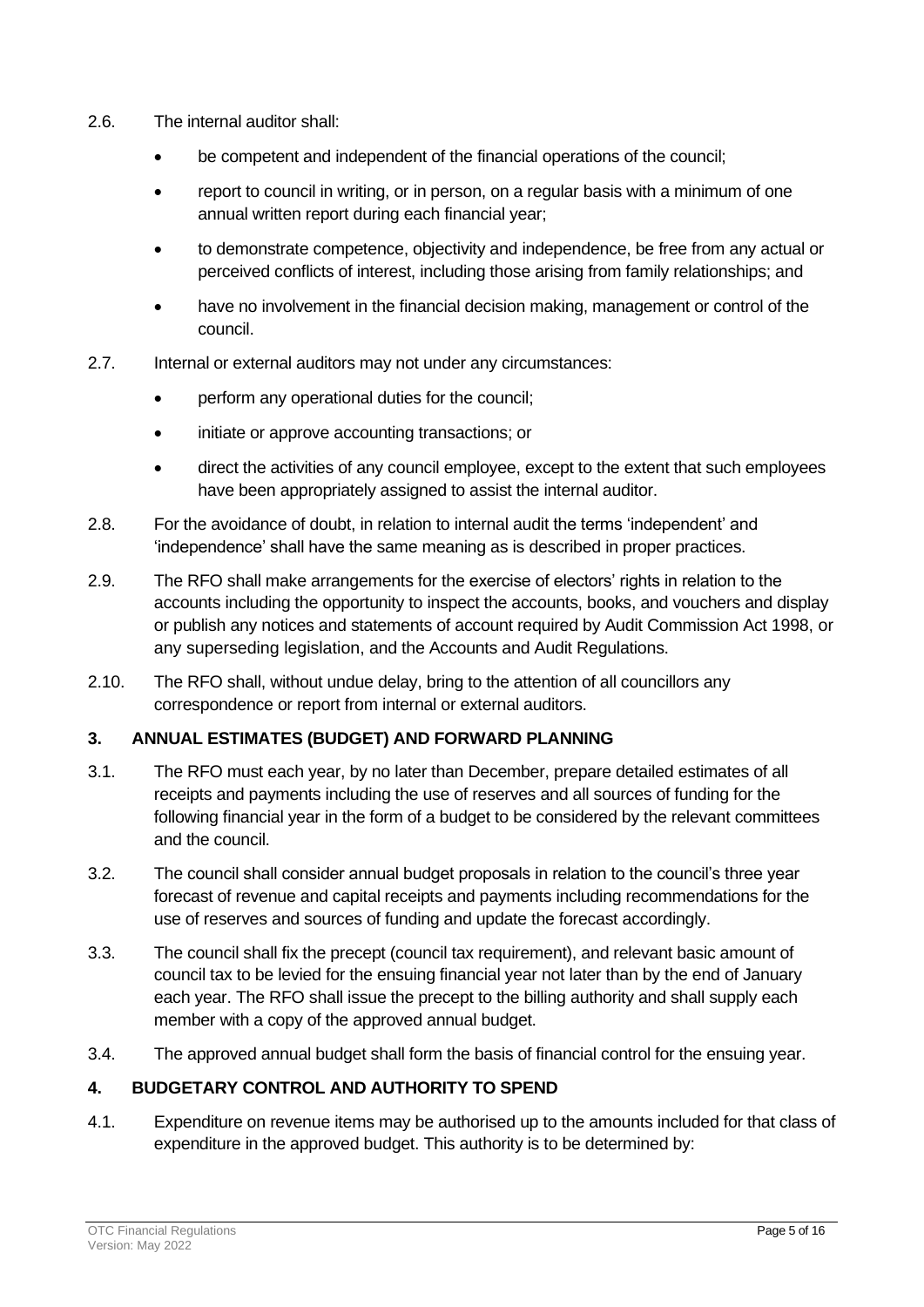- the council for all items over  $£4,000$ , with the exception of approval of Grants which may be authorised by the Policy & Resources Committee up to £5,000;
- a duly delegated committee of the council for items over £2,000 and below £4,000;
- the Clerk, in conjunction with Chairman of Council or Chairman of the appropriate committee, for any items between £1,000 and £2,000.
- the Clerk for items up to  $£1,000$

Such authority is to be evidenced by a minute, email or by an authorisation slip duly signed by the Clerk, and where necessary also by the appropriate Chairman.

Contracts may not be disaggregated to avoid controls imposed by these regulations.

- 4.2. No expenditure may be authorised that will exceed the amount provided in the revenue budget for that class of expenditure other than by resolution of the council, or duly delegated committee. During the budget year and with the approval of council having considered fully the implications for public services, unspent and available amounts may be moved to other budget headings or to an earmarked reserve as appropriate ('virement').
- 4.3. Unspent provisions in the revenue or capital budgets for completed projects shall not be carried forward to a subsequent year.
- 4.4. The salary budgets are to be reviewed at least annually in the autumn for the following financial year and such review shall be evidenced by a hard copy schedule signed by the Clerk and the Chairman of Council or relevant committee. The RFO will inform committees of any changes impacting on their budget requirement for the coming year in good time.
- 4.5. In cases of extreme risk to the delivery of council services, the clerk may authorise revenue expenditure on behalf of the council which in the clerk's judgement it is necessary to carry out. Such expenditure includes repair, replacement or other work, whether or not there is any budgetary provision for the expenditure, subject to a limit of £1000. The Clerk shall report such action to the chairman as soon as possible and to the council as soon as practicable thereafter.
- 4.6. No expenditure shall be authorised in relation to any capital project and no contract entered into or tender accepted involving capital expenditure unless the council is satisfied that the necessary funds are available, and the requisite borrowing approval has been obtained.
- 4.7. All capital works shall be administered in accordance with the council's standing orders and financial regulations relating to contracts.
- 4.8. The RFO shall regularly provide the council with a statement of receipts and payments to date under each head of the budgets, comparing actual expenditure to the appropriate date against that planned as shown in the budget. These statements are to be prepared at least at the end of each financial quarter and shall show explanations of material variances. For this purpose, "material" shall be in excess of £200 or 15% of the budget.
- 4.9. Changes in earmarked reserves shall be approved by council as part of the budgetary control process.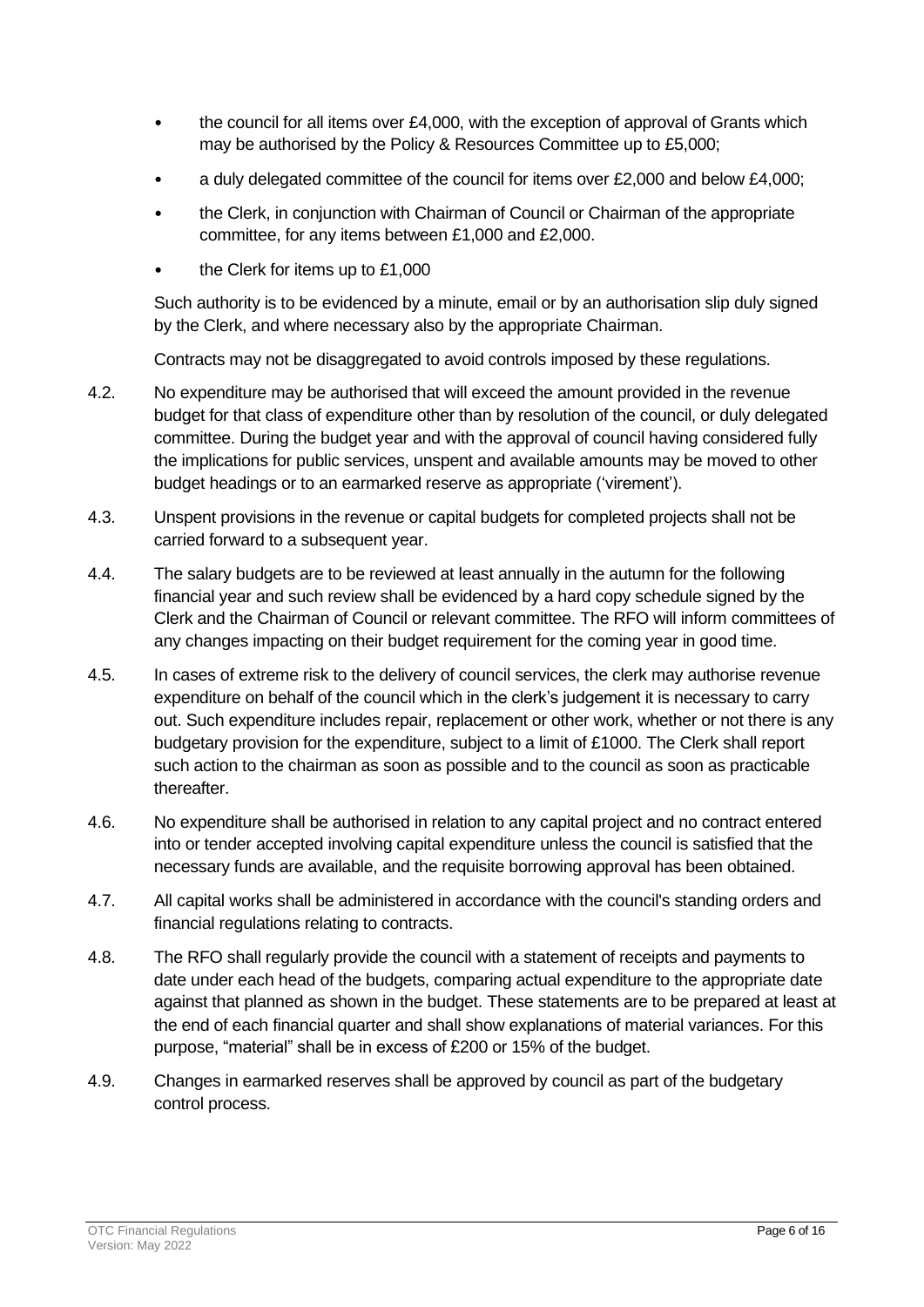## <span id="page-6-0"></span>**5. BANKING ARRANGEMENTS AND AUTHORISATION OF PAYMENTS**

- 5.1. The council's banking arrangements, including the bank mandate, shall be made by the RFO and approved by the council; banking arrangements may not be delegated to a committee. They shall be regularly reviewed for safety and efficiency.
- 5.2. The council must approve entry into a 'pooling' or 'sweep' arrangement whereby the bank periodically aggregates the council's various balance via automatic transfers.
- 5.3. The RFO shall prepare a schedule of payments requiring authorisation which together with the relevant invoices will presented to council and any of its committees. This schedule will include transactions made, or authorisation required for use of the Lloyds Debit Card. The council / committee shall review the schedule for compliance and, having satisfied itself shall authorise payment by a resolution of the meeting. The approved schedule shall be initialled by a Councillor. Personal payments (including salaries, wages, expenses and any payment made in relation to the termination of a contract of employment) may be summarised to remove public access to any personal information.
- 5.4. All invoices for payment shall be examined, verified and certified by the RFO to confirm that the work, goods or services to which each invoice relates has been received, carried out, examined and represents expenditure previously approved by the council.
- 5.5. The Assistant Town Clerk shall examine invoices for arithmetical accuracy and analyse them to the appropriate expenditure heading. The RFO shall take all steps to pay all invoices submitted, and which are in order, at the next available council or committee meeting.
- 5.6. The Clerk and RFO shall have delegated authority to authorise the payment of items only in the following circumstances, in the absence of the Clerk/RFO the Assistant Town Clerk shall have this delegated authority in consultation with the Chairman of the Policy & Resources Committee or the Mayor:
- 5.7. If a payment is necessary to avoid a charge to interest under the Late Payment of Commercial Debts (Interest) Act 1998, and the due date for payment is before the next scheduled Meeting of council, where the Clerk and RFO or Assistant Town Clerk in the absence of the Clerk certify that there is no dispute or other reason to delay payment, provided that a list of such payments shall be submitted to the next appropriate meeting of council or Policy and Resources Committee meeting.
	- a) An expenditure item authorised under 5.6 below (continuing contracts and obligations) provided that a list of such payments shall be submitted to the next appropriate meeting of council or Committee; or
	- b) Fund transfers within the councils banking arrangements up to the sum of £10,000, provided that a list of such payments shall be submitted to the next appropriate meeting of council or Committee.
- 5.8. For each financial year a list of due payments which arise on a regular basis as the result of a continuing contract, statutory duty, or obligation (such as but not exclusively) Salaries, PAYE and NI, Superannuation Fund and regular maintenance contracts and the like for which council, or Policy and Resources Committee, may authorise payment for the year provided that the requirements of regulation 4.1 (Budgetary Controls) are adhered to, provided also that a list of such payments shall be submitted to the next appropriate meeting of council or Policy and Resources Committee.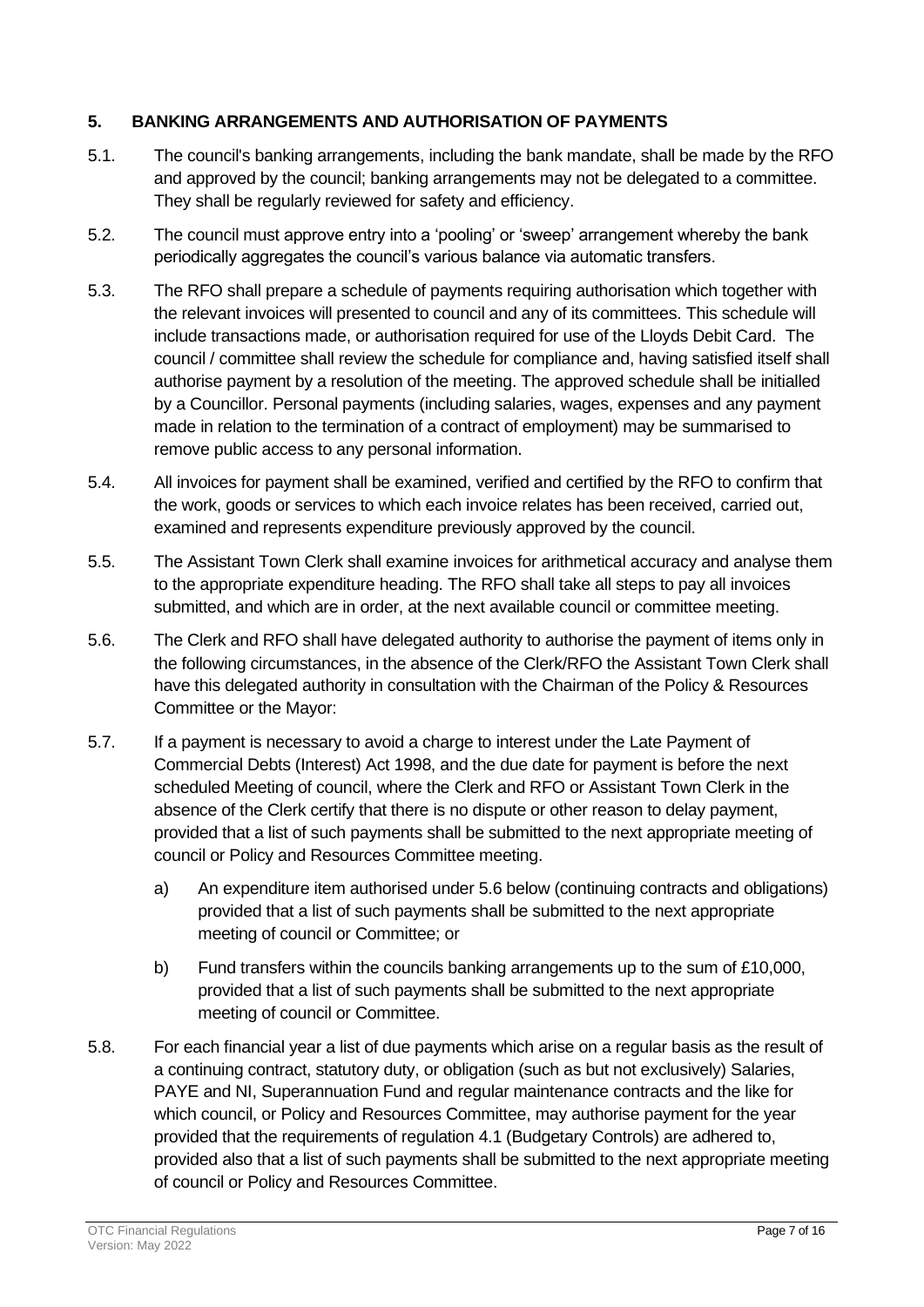- 5.9. A record of regular payments made under 5.6 above shall be drawn up and be signed by two members on each and every occasion when payment is authorised - thus controlling the risk of duplicated payments being authorised and / or made.
- 5.10. In respect of grants a duly authorised committee shall approve expenditure within any limits set by council and in accordance with any policy statement approved by council. Any Revenue or Capital Grant in excess of £5,000 shall before payment, be subject to ratification by resolution of the council.
- 5.11. Members are subject to the Code of Conduct that has been adopted by the council and shall comply with the Code and Standing Orders when a decision to authorise or instruct payment is made in respect of a matter in which they have a disclosable pecuniary or other interest, unless a dispensation has been granted.
- 5.12. The council will aim to rotate the duties of members in these Regulations so that onerous duties are shared out as evenly as possible over time.

# <span id="page-7-0"></span>**6. INSTRUCTIONS FOR THE MAKING OF PAYMENTS**

- 6.1. The council will make safe and efficient arrangements for the making of its payments.
- 6.2. Following authorisation under Financial Regulation 5 above, the council, a duly delegated committee or, if so delegated, the Clerk or RFO, or Assistant Town Clerk in consultation with the Chairman of Policy & Resources Committee or Mayor, shall give instruction that a payment shall be made.
- 6.3. All payments shall be affected by cheque, online payment or other instructions to the council's bankers, or otherwise, in accordance with a resolution of council or committee.
- 6.4. Cheques or orders for payment drawn on the bank account in accordance with the schedule as presented to council or committee shall be signed by two members of council in accordance with a resolution instructing that payment. A member who is a bank signatory, having a connection by virtue of family or business relationships with the beneficiary of a payment, should not, under normal circumstances, be a signatory to the payment in question. In the case of on-line payments, the schedule of payments having been approved at a meeting of the council or committee, will be entered by the Clerk/RFO or the Assistant Town Clerk and authorised by a bank signatory who is a Councillor.
- 6.5. To indicate agreement of the details shown on the cheque or order for payment with the counterfoil and the invoice or similar documentation, the signatories shall each also initial the cheque counterfoil. In the case of online payments, the second authorising person, as at 6.4, will sign the schedule.
- 6.6. Cheques or orders for payment shall not normally be presented for signature other than at a council or committee meeting (including immediately before or after such a meeting). Any signatures obtained away from such meetings shall be reported to the council or Committee at the next convenient meeting. Any on-line payment made without prior authorisation of the council or a committee will be reported to the next appropriate council or committee meeting.
- 6.7. If thought appropriate by the council, payment for utility supplies (energy, telephone and water) and any National Non-Domestic Rates may be made by variable direct debit provided that the instructions are signed by two members and any payments are reported to council as made. The approval of the use of a variable direct debit shall be renewed by resolution of the council at least every two years.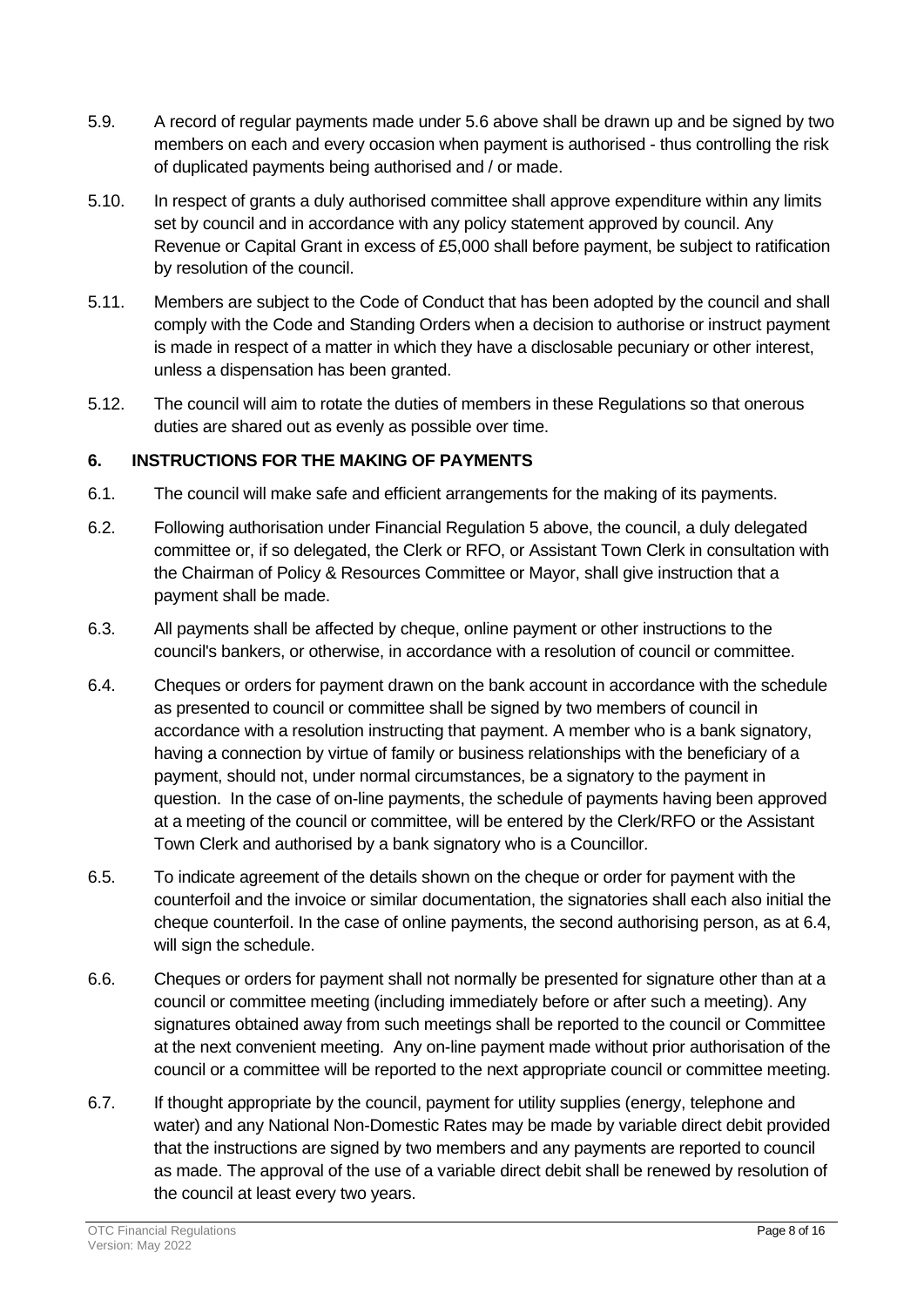- 6.8. If thought appropriate by the council, payment for certain items (principally salaries) may be made by banker's standing order provided that the instructions are signed, or otherwise evidenced by two members are retained and any payments are reported to council as made. The approval of the use of a banker's standing order shall be renewed by resolution of the council at least every two years.
- 6.9. The Council has resolved to allow payment by online banking/BACS as normal procedure in place of cheque payment where possible.
- 6.10. If thought appropriate by the council payment for certain items may be made by internet banking transfer provided evidence is retained showing which members approved the payment.
- 6.11. Where a computer requires use of a personal identification number (PIN) or other password(s), for access to the council's records on that computer, a note shall be made of the PIN and Passwords and shall be handed to and retained by the Chairman of Council in a sealed dated envelope. This envelope may not be opened other than in the presence of two other councillors. After the envelope has been opened, in any circumstances, the PIN and / or passwords shall be changed as soon as practicable. The fact that the sealed envelope has been opened, in whatever circumstances, shall be reported to all members immediately and formally to the next available meeting of the council. This will not be required for a member's personal computer used only for remote authorisation of bank payments.
- 6.12. No employee or councillor shall disclose any PIN or password, relevant to the working of the council or its bank accounts, to any person not authorised in writing by the council or a duly delegated committee.
- 6.13. Regular back-up copies of the records on any computer shall be made and shall be stored securely away from the computer in question, and preferably off site.
- 6.14. The council, and any members using computers for the council's financial business, shall ensure that anti-virus, anti-spyware and firewall software with automatic updates, together with a high level of security, is used.
- 6.15. Where internet banking arrangements are made with any bank, the Clerk shall be appointed as the Service Administrator and have full access along with the Ass. Clerk. The bank mandate approved by the council shall identify a number of councillors who will be authorised to approve transactions on those accounts, including the Clerk and Assistant Clerk. The bank mandate will state clearly the amounts of payments that can be instructed by the use of the Service Administrator alone, or by the Service Administrator with a stated number of approvals.
- 6.16. Access to any internet banking accounts will be directly to the access page (which may be saved under "favourites"), and not through a search engine or e-mail link. Remembered or saved passwords facilities must not be used on any computer used for council banking work. Breach of this Regulation will be treated as a very serious matter under these regulations.
- 6.17. Changes to account details for suppliers, which are used for internet banking may only be changed on written hard copy notification by the supplier and supported by hard copy authority for change signed by two of the Clerk and a member. A programme of regular checks of standing data with suppliers will be followed.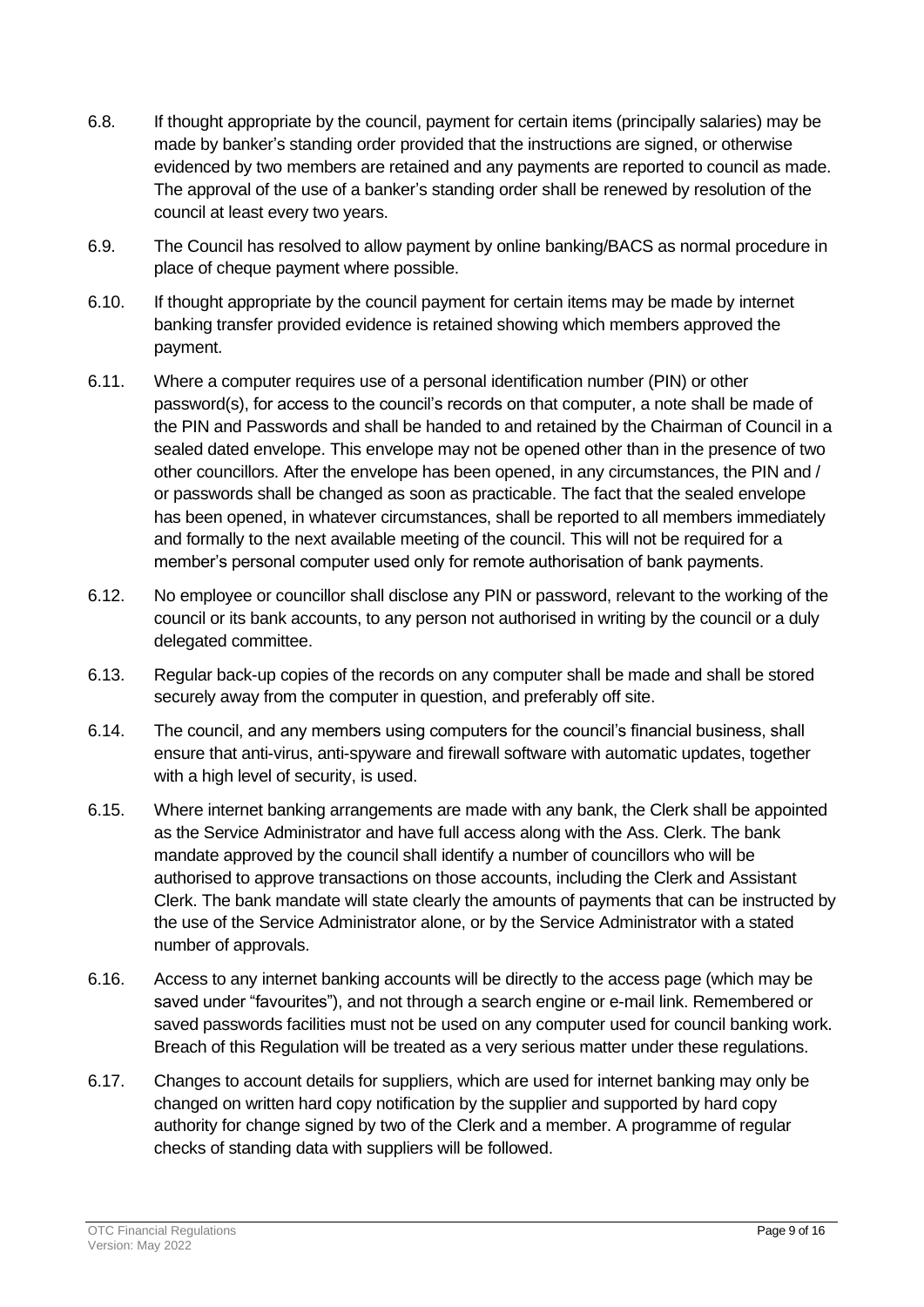- 6.18. Use of the Lloyds Debit Card is restricted to the Clerk and is also restricted to a maximum spend of £700 per day by Lloyds. Prior approval of the Chairman or Vice-Chairman of the Policy & Resources Committee, or the Mayor is required for purchases over £500.
- 6.19. A pre-paid debit card may be issued to employees with varying limits. These limits will be set by the council Policy and Resources Committee. Transactions and purchases made will be reported to the Policy and Resources Committee and authority for topping-up shall be at the discretion of the Policy and Resources Committee.
- 6.20. Any corporate credit card or trade card account opened by the council will be specifically restricted to use by the Clerk, with exception of the Fuel Card, which will be specifically restricted to be used by the Park Keeper or Assistant Park Keeper for purchasing fuel for the Parks equipment and vehicles and shall be subject to automatic payment in full at each month-end. Personal credit or debit cards of members or staff shall not be used under any circumstances.
- 6.21. The RFO may provide petty cash to officers for the purpose of defraying operational and other expenses. Vouchers for payments made shall be forwarded to the RFO with a claim for reimbursement.
	- a) The RFO shall maintain a petty cash float of £100 for the purpose of defraying operational and other expenses. Vouchers for payments made from petty cash shall be kept to substantiate the payment.
	- b) Income received must not be paid into the petty cash float but must be separately banked, as provided elsewhere in these regulations.
	- c) Payments to maintain the petty cash float shall be shown separately on the schedule of payments presented to council under 5.2 above.

# <span id="page-9-0"></span>**7. PAYMENT OF SALARIES**

- 7.1. As an employer, the council shall make arrangements to meet fully the statutory requirements placed on all employers by PAYE and National Insurance legislation. The payment of all salaries shall be made in accordance with payroll records and the rules of PAYE and National Insurance currently operating, and salary rates shall be as agreed by council, or duly delegated committee.
- 7.2. Payment of salaries and payment of deductions from salary such as may be required to be made for tax, national insurance and pension contributions, or similar statutory or discretionary deductions must be made in accordance with the payroll records and on the appropriate dates stipulated in employment contracts, provided that each payment is reported to the next available council meeting, as set out in these regulations above.
- 7.3. No changes shall be made to any employee's pay, emoluments, or terms and conditions of employment without the prior consent of the council.
- 7.4. Each and every payment to employees of net salary and to the appropriate creditor of the statutory and discretionary deductions shall be recorded in a separate confidential record (confidential cash book). This confidential record is not open to inspection or review (under the Freedom of Information Act 2000 or otherwise) other than:
	- a) by any councillor who can demonstrate a need to know;
	- b) by the internal auditor;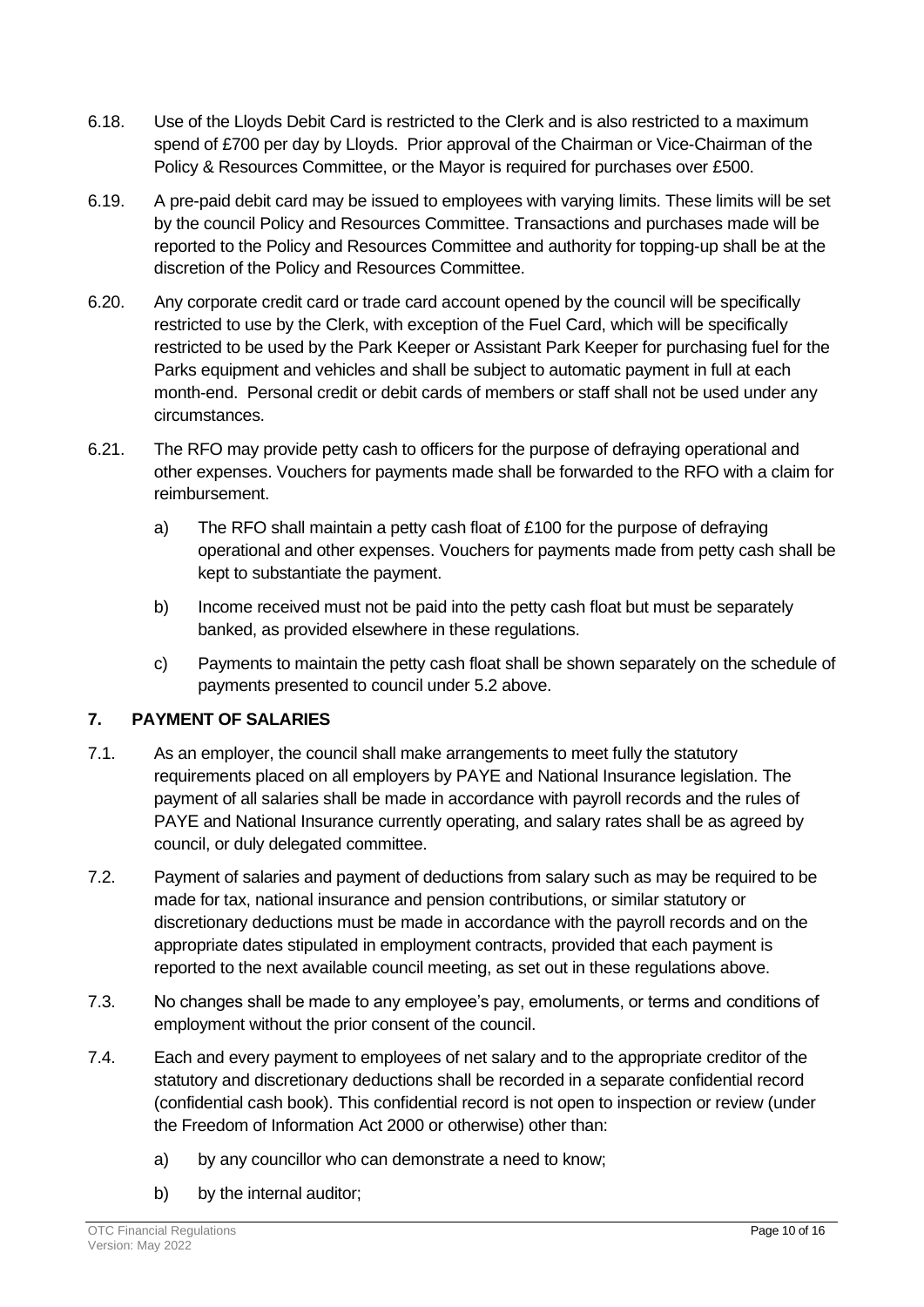- c) by the external auditor; or
- d) by any person authorised under Audit Commission Act 1998, or any superseding legislation.
- 7.5. The total of such payments in each calendar month shall be reported with all other payments as made as may be required under these Financial Regulations, to ensure that only payments due for the period have actually been paid.
- 7.6. An effective system of personal performance management should be maintained for the senior officers.
- 7.7. Any termination payments shall be supported by a clear business case and reported to the council. Termination payments shall only be authorised by council.
- 7.8. Before employing interim staff, the council must consider a full business case.

# <span id="page-10-0"></span>**8. LOANS AND INVESTMENTS**

- 8.1. All borrowings shall be affected in the name of the council, after obtaining any necessary borrowing approval. Any application for borrowing approval shall be approved by Council as to terms and purpose. The application for borrowing approval, and subsequent arrangements for the loan shall only be approved by full council.
- 8.2. Any financial arrangement which does not require formal borrowing approval from the Secretary of State/Welsh Assembly Government (such as Hire Purchase or Leasing of tangible assets) shall be subject to approval by the full council. In each case a report in writing shall be provided to council in respect of value for money for the proposed transaction.
- 8.3. All loans and investments shall be negotiated in the name of the council and shall be for a set period in accordance with council policy.
- 8.4. The council shall consider the need for an Investment Strategy and Policy which, if drawn up, shall be in accordance with relevant regulations, proper practices and guidance. Any Strategy and Policy shall be reviewed by the council at least annually.
- 8.5. All investments of money under the control of the council shall be in the name of the council.
- 8.6. All investment certificates and other documents relating thereto shall be retained in the custody of the RFO.
- 8.7. Payments in respect of short term or long-term investments, including transfers between bank accounts held in the same bank, or branch, shall be made in accordance with Regulation 5 (Authorisation of payments) and Regulation 6 (Instructions for payments).

#### <span id="page-10-1"></span>**9. INCOME**

- 9.1. The collection of all sums due to the council shall be the responsibility of and under the supervision of the RFO.
- 9.2. Particulars of all charges to be made for work done, services rendered or goods supplied shall be agreed annually by the council, notified to the RFO and the RFO shall be responsible for the collection of all accounts due to the council.
- 9.3. The council will review all fees and charges at least annually, following a report of the Clerk.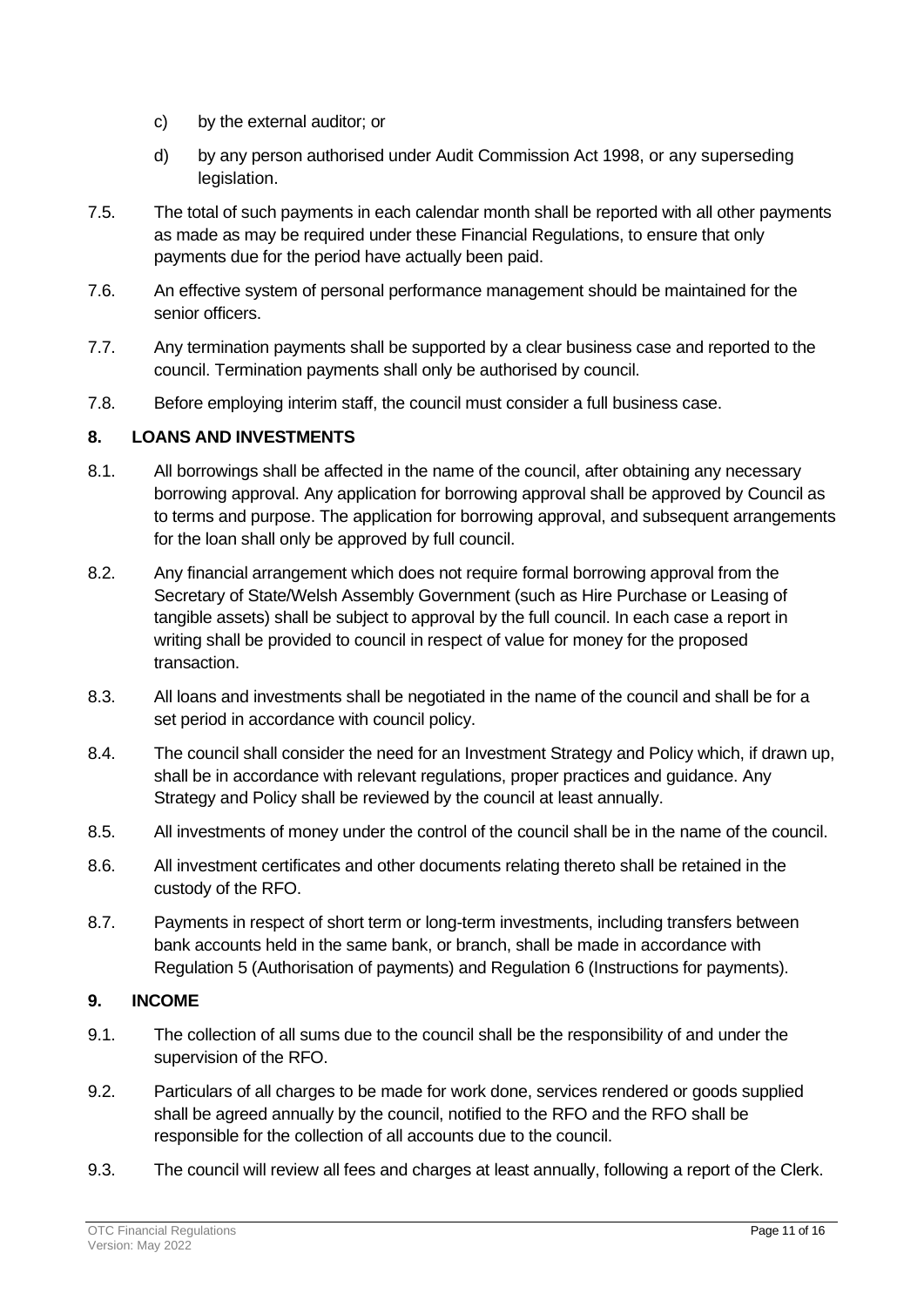- 9.4. Any sums found to be irrecoverable and any bad debts shall be reported to the council and shall be written off in the year.
- 9.5. All sums received on behalf of the council shall be banked intact as directed by the RFO. In all cases, all receipts shall be deposited with the council's bankers with such frequency as the RFO considers necessary.
- 9.6. The origin of each receipt shall be entered on the paying-in slip.
- 9.7. Personal cheques shall not be cashed out of money held on behalf of the council.
- 9.8. The RFO or Assistant Town Clerk shall promptly complete any VAT Return that is required. Any repayment claim due in accordance with VAT Act 1994 section 33 shall be made at least annually coinciding with the financial year end.
- 9.9. Where any significant sums of cash are regularly received by the council, the RFO shall take such steps as are agreed by the council to ensure that more than one person is present when the cash is counted in the first instance, that there is a reconciliation to some form of control such as ticket issues, and that appropriate care is taken in the security and safety of individuals banking such cash.
- 9.10. Any income arising which is the property of a charitable trust shall be paid into a charitable bank account. Instructions for the payment of funds due from the charitable trust to the council (to meet expenditure already incurred by the authority) will be given by the Managing Trustees of the charity meeting separately from any council meeting (see also Regulation 16 below).

#### <span id="page-11-0"></span>**10. ORDERS FOR WORK, GOODS AND SERVICES**

- 10.1. An official order or letter shall be issued for all work, goods and services unless a formal contract is to be prepared or an official order would be inappropriate. Copies of orders shall be retained.
- 10.2. Order books shall be controlled by the RFO.
- 10.3. All members and officers are responsible for obtaining value for money at all times. An officer issuing an official order shall ensure as far as reasonable and practicable that the best available terms are obtained in respect of each transaction, usually by obtaining three or more quotations or estimates from appropriate suppliers, subject to any *de minimis* provisions in Regulation 11.1 below.
- 10.4. A Member may not issue an official order or make any contract on behalf of the council.
- 10.5. The RFO shall verify the lawful nature of any proposed purchase before the issue of any order, and in the case of new or infrequent purchases or payments, the RFO shall ensure that the statutory authority shall be reported to the meeting at which the order is approved.

#### <span id="page-11-1"></span>**11. CONTRACTS**

- 11.1. Procedures as to contracts are laid down as follows:
	- a. Every contract shall comply with these financial regulations, and no exceptions shall be made otherwise than in an emergency provided that this regulation need not apply to contracts which relate to items (i) to (vi) below:
		- i. for the supply of gas, electricity, water, sewerage and telephone services;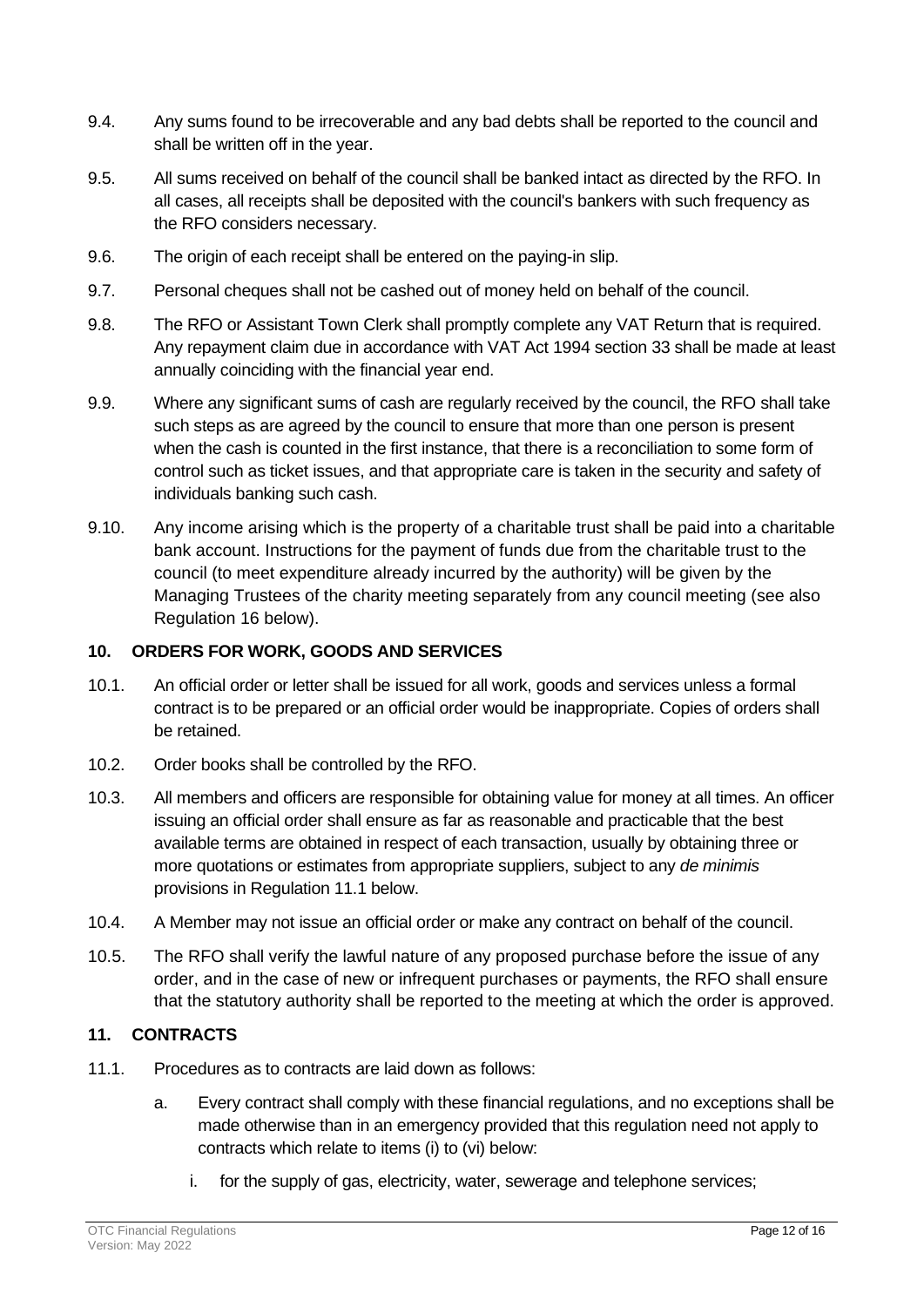- ii. for specialist services such as are provided by legal professionals acting in disputes;
- iii. for work to be executed or goods or materials to be supplied which consist of repairs to or parts for existing machinery or equipment or plant;
- iv. for work to be executed or goods or materials to be supplied which constitute an extension of an existing contract by the council;
- v. for additional audit work of the external auditor up to an estimated value of £500 (in excess of this sum the Clerk and RFO shall act after consultation with the Chairman and Vice Chairman of council); and
- vi. for goods or materials proposed to be purchased which are proprietary articles and / or are only sold at a fixed price.
- b. Where the council intends to procure or award a public supply contract, public service contract or public works contract as defined by The Public Contracts Regulations 2015 ("the Regulations") which is valued at £25,000 or more, the council shall comply with the relevant requirements of the Regulations<sup>2</sup>.
- c. The full requirements of The Regulations, as applicable, shall be followed in respect of the tendering and award of a public supply contract, public service contract or public works contract which exceed thresholds in The Regulations set by the Public Contracts Directive 2014/24/EU (which may change from time to time) $3$ .
- d. When applications are made to waive financial regulations relating to contracts to enable a price to be negotiated without competition the reason shall be embodied in a recommendation to the council.
- e. Such invitation to tender shall state the general nature of the intended contract and the Clerk shall obtain the necessary technical assistance to prepare a specification in appropriate cases. The invitation shall in addition state that tenders must be addressed to the Clerk in the ordinary course of post. Each tendering firm shall be supplied with a specifically marked envelope in which the tender is to be sealed and remain sealed until the prescribed date for opening tenders for that contract.
- f. All sealed tenders shall be opened at the same time on the prescribed date by the Clerk in the presence of at least one member of council.
- g. Any invitation to tender issued under this regulation shall be subject to Standing Orders 18 d, <sup>4</sup> and shall refer to the terms of the Bribery Act 2010.
- h. When it is to enter into a contract of less than £25,000 in value for the supply of goods or materials or for the execution of works or specialist services other than such goods, materials, works or specialist services as are excepted as set out in paragraph (a) the Clerk or RFO shall obtain 3 quotations (priced descriptions of the proposed supply);

- a. For public supply and public service contracts £189,330
- b. For public works contracts £4,733,252

<sup>&</sup>lt;sup>2</sup> The Regulations require councils to use the Contracts Finder website to advertise contract opportunities, set out the procedures to be followed in awarding new contracts and to publicise the award of new contracts -S.135 LGA 1972 and the Public Contracts Regulations 2015

<sup>&</sup>lt;sup>3</sup> Thresholds currently applicable (NALC LTN 87, February 2021) are:

<sup>4</sup> Based on NALC's model standing order 18d NALC 2018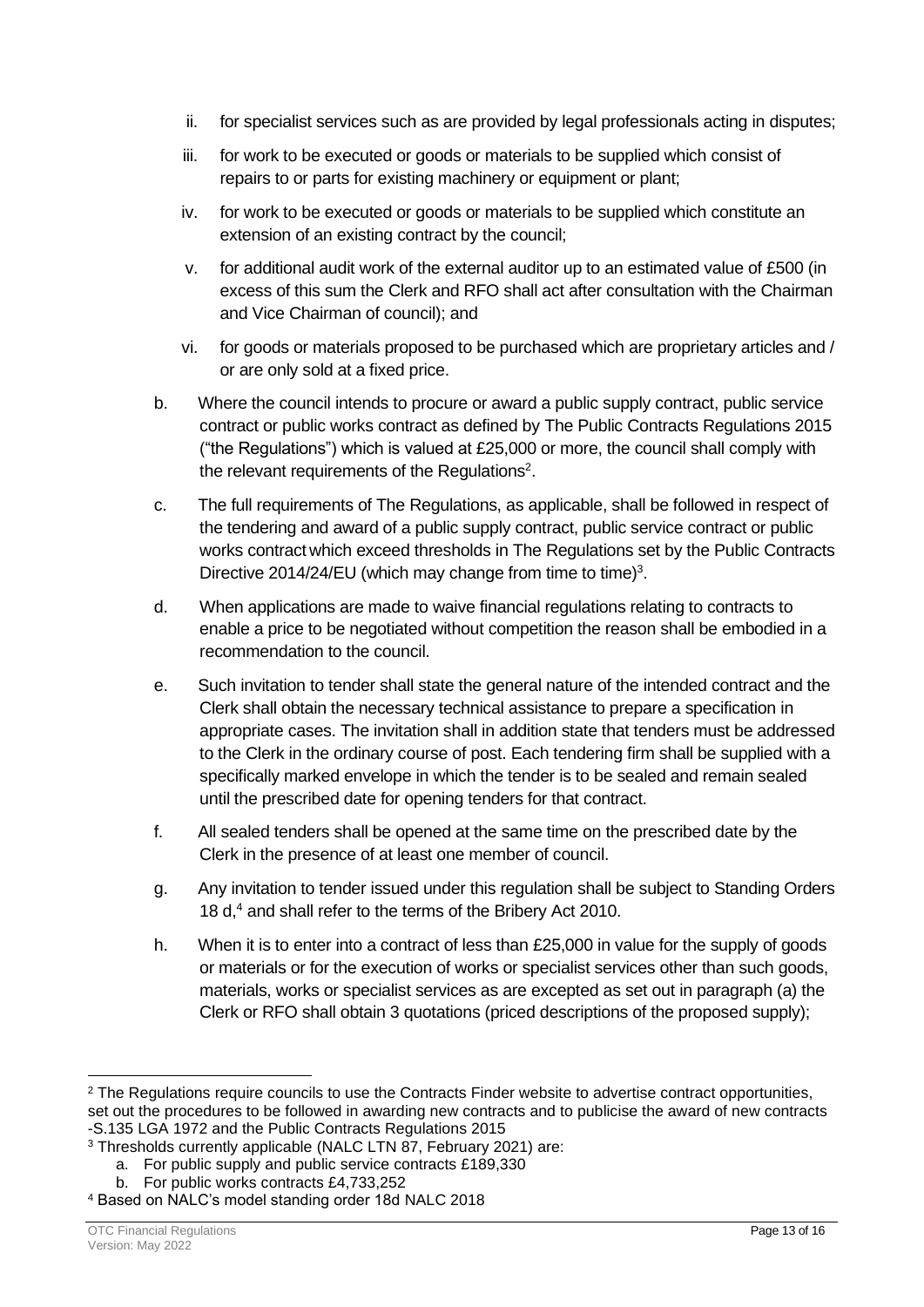where the value is below £6,000 and above £1,000 the Clerk or RFO shall strive to obtain 3 estimates. Otherwise, Regulation 10.3 above shall apply.

- i. The council shall not be obliged to accept the lowest or any tender, quote or estimate.
- j. Should it occur that the council, or duly delegated committee, does not accept any tender, quote or estimate, the work is not allocated and the council requires further pricing, provided that the specification does not change, no person shall be permitted to submit a later tender, estimate or quote who was present when the original decision making process was being undertaken.

# <span id="page-13-0"></span>**12. PAYMENTS UNDER CONTRACTS FOR BUILDING OR OTHER CONSTRUCTION WORKS (PUBLIC WORKS CONTRACTS)**

- 12.1. Payments on account of the contract sum shall be made within the time specified in the contract by the RFO upon authorised certificates of the architect or other consultants engaged to supervise the contract (subject to any percentage withholding as may be agreed in the particular contract).
- 12.2. Where contracts provide for payment by instalments the RFO shall maintain a record of all such payments. In any case where it is estimated that the total cost of work carried out under a contract, excluding agreed variations, will exceed the contract sum of 5% or more a report shall be submitted to the council.
- 12.3. Any variation to a contract or addition to or omission from a contract must be approved by the council and Clerk to the contractor in writing, the council being informed where the final cost is likely to exceed the financial provision.

# <span id="page-13-1"></span>**13. STORES AND EQUIPMENT**

- 13.1. The officer in charge of each section shall be responsible for the care and custody of stores and equipment in that section.
- 13.2. Delivery notes shall be obtained in respect of all goods received into store or otherwise delivered and goods must be checked as to order and quality at the time delivery is made.
- 13.3. Stocks shall be kept at the minimum levels consistent with operational requirements.
- 13.4. The RFO shall be responsible for periodic checks of stocks and stores at least annually.

# <span id="page-13-2"></span>**14. ASSETS, PROPERTIES AND ESTATES**

- 14.1. The Clerk shall make appropriate arrangements for the custody of all title deeds and Land Registry Certificates of properties held by the council. The RFO shall ensure a record is maintained of all properties held by the council, recording the location, extent, plan, reference, purchase details, nature of the interest, tenancies granted, rents payable and purpose for which held in accordance with Accounts and Audit Regulations.
- 14.2. No tangible moveable property shall be purchased or otherwise acquired, sold, leased or otherwise disposed of, without the authority of the council, together with any other consents required by law, save where the estimated value of any one item of tangible movable property does not exceed £250.
- 14.3. No real property (interests in land) shall be sold, leased or otherwise disposed of without the authority of the council, together with any other consents required by law. In each case a report in writing shall be provided to council in respect of valuation and surveyed condition of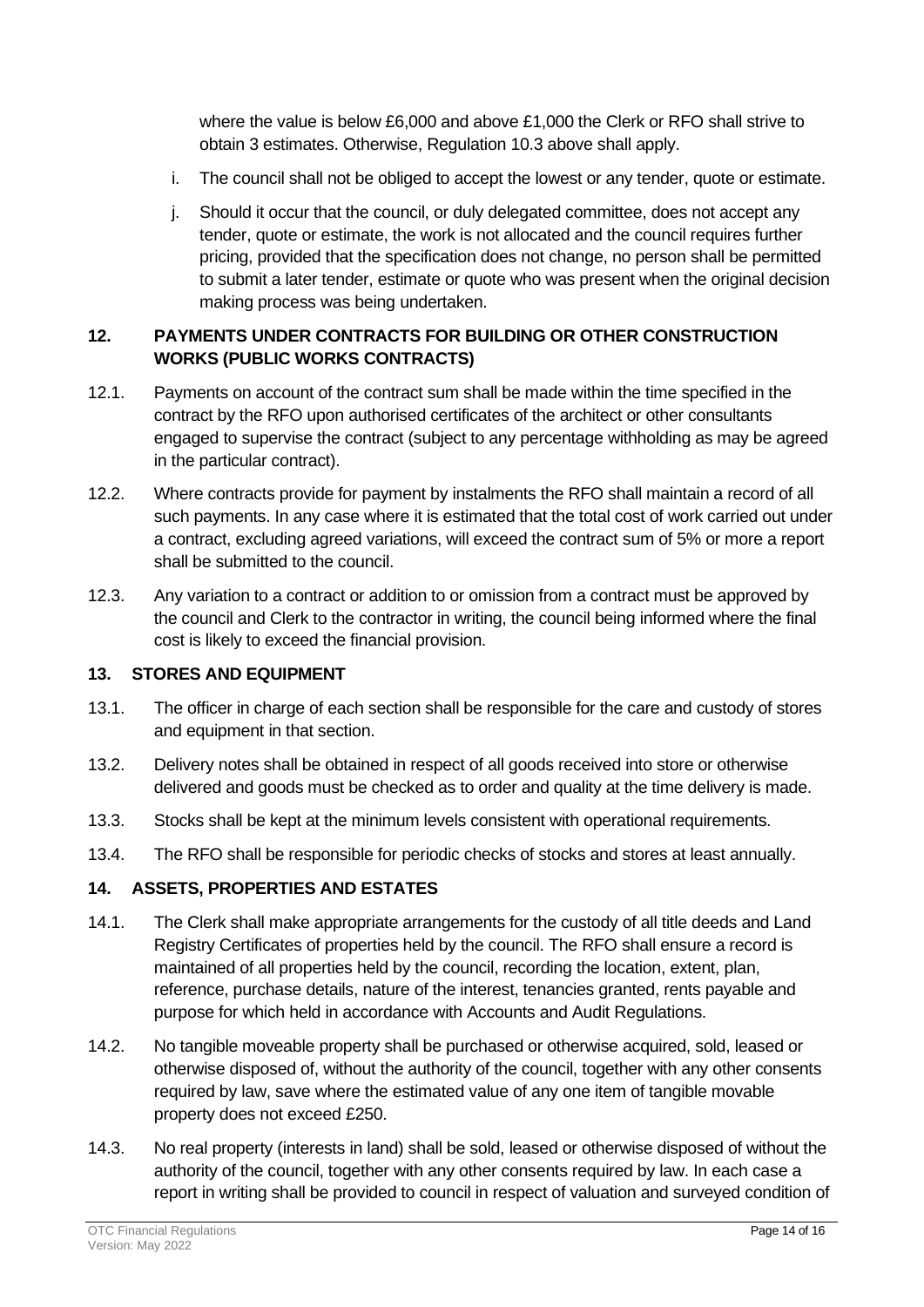the property (including matters such as planning permissions and covenants) together with a proper business case (including an adequate level of consultation with the electorate).

- 14.4. No real property (interests in land) shall be purchased or acquired without the authority of the full council. In each case a report in writing shall be provided to council in respect of valuation and surveyed condition of the property (including matters such as planning permissions and covenants) together with a proper business case (including an adequate level of consultation with the electorate).
- 14.5. Subject only to the limit set in Regulation 14.2 above, no tangible moveable property shall be purchased or acquired without the authority of the full council. In each case a report in writing shall be provided to council with a full business case.
- 14.6. The RFO shall ensure that an appropriate and accurate Register of Assets and Investments is kept up to date. The continued existence of tangible assets shown in the Register shall be verified at least annually, possibly in conjunction with a health and safety inspection of assets.

# <span id="page-14-0"></span>**15. INSURANCE**

- 15.1. Following the annual risk assessment (per Regulation 17), the RFO shall affect all insurances and negotiate all claims on the council's insurers.
- 15.2. The RFO shall keep a record of all insurances effected by the council and the property and risks covered thereby and annually review it.
- 15.3. The RFO shall be notified of any loss liability or damage or of any event likely to lead to a claim and shall report these to council at the next available meeting.
- 15.4. All appropriate members and employees of the council shall be included in a suitable form of security or fidelity guarantee insurance which shall cover the maximum risk exposure as determined annually by the council, or duly delegated committee.

# <span id="page-14-1"></span>**16. CHARITIES**

16.1. Where the council is sole managing trustee of a charitable body the Clerk and RFO shall ensure that separate accounts are kept of the funds held on charitable trusts and separate financial reports made in such form as shall be appropriate, in accordance with Charity Law and legislation, or as determined by the Charity Commission. The Clerk and RFO shall arrange for any audit or independent examination as may be required by Charity Law or any Governing Document.

# <span id="page-14-2"></span>**17. RISK MANAGEMENT**

- 17.1. The council is responsible for putting in place arrangements for the management of risk. The Clerk shall prepare, for approval by the council, risk management policy statements in respect of all activities of the council. Risk policy statements and consequential risk management arrangements shall be reviewed by the council at least annually.
- 17.2. When considering any new activity, the Clerk [with the RFO] shall prepare a draft risk assessment including risk management proposals for consideration and adoption by the council.